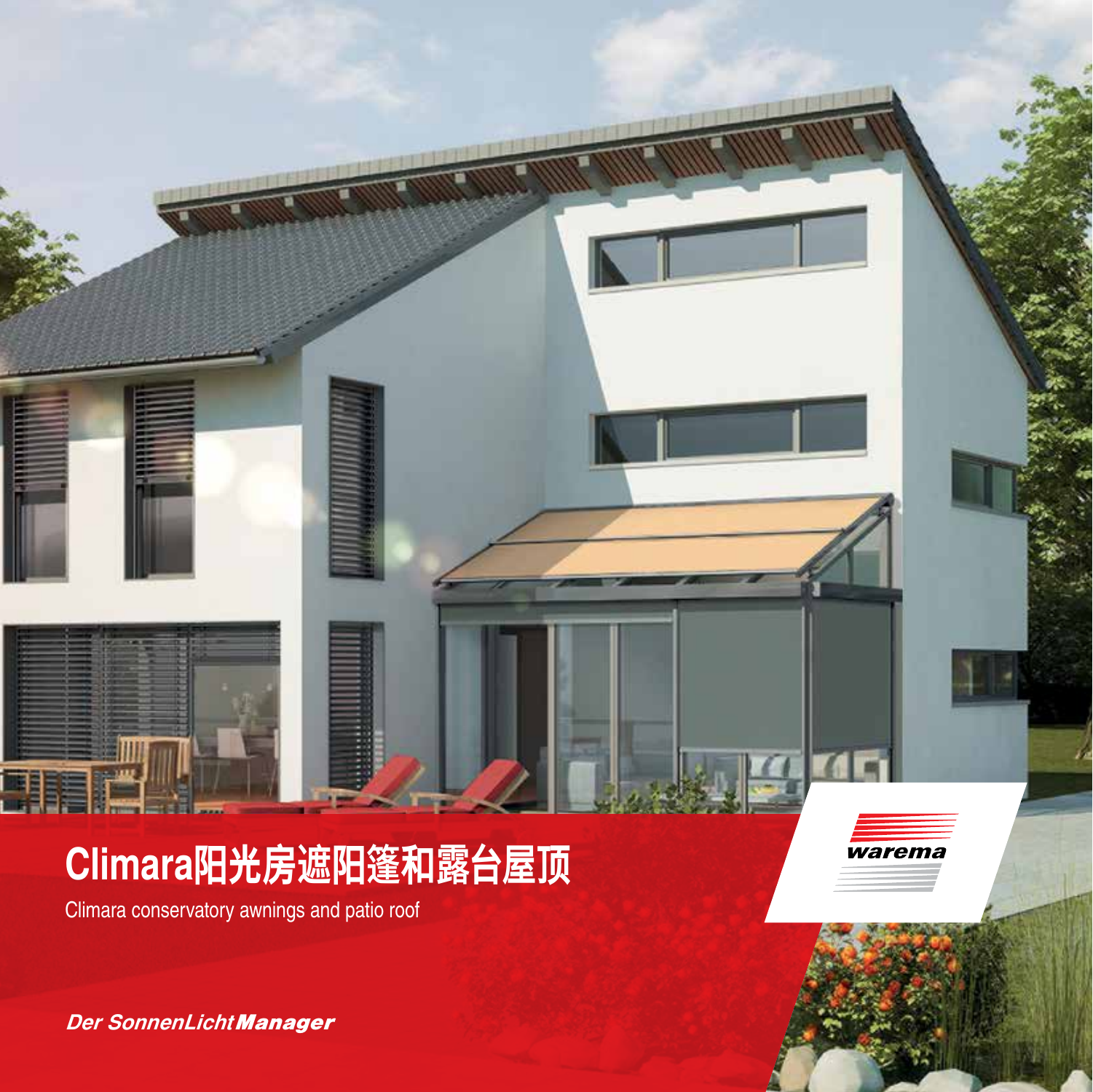## **创造你的私人起居室 Create your personal living room**

#### 您想要全年到户外享受的自然风景吗?

使用望瑞门阳光房遮阳篷,您可以随时感觉良好并避免阳光照射。根据您的 要求,无论是经典阳光房,还是有大型玻璃顶面或露台屋顶的个性化建筑解 决方案,我们都将提供最佳的遮阳、视觉隐私和眩光控制。不同的设计、颜色 和多种选配功能可以使您的阳光房变成一片乐土。

Do you want to get outside and enjoy view of nature throughout the year? With WAREMA conservatory awning, you can always feel well and protected from the sun. Depending on your requirements, we offer optimal sun shading, visual privacy and glare control – whether it be for classic conservatories, individual architectural solutions with large glass surfaces or patio roofs. Design variants, colours and many accessories can make your conservatory turn into oasis.

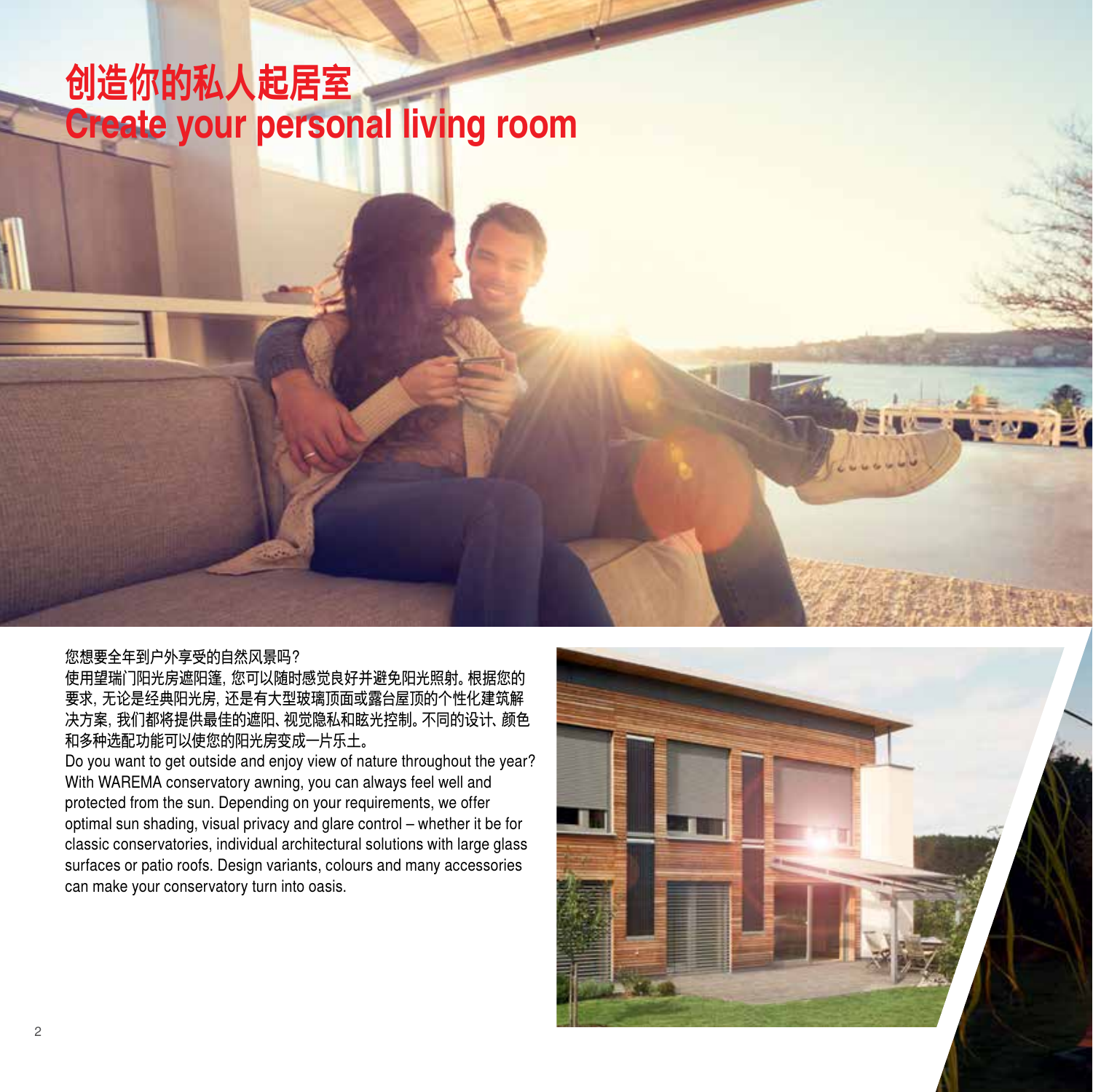LED照明 LED灯条或嵌入式的解决方案

LED lighting LED stripe light rail or integrated solution

#### 营造休闲和舒适的:阳光房遮阳篷

玻璃的热传导在夏天会让阳光房变得温度过高。 使用阳光房顶面遮阳篷,您可以在很大程度上控 制和减少这种影响。即使外面阳光灼烧,您也可以 享受宜人的气候,保证舒适的温度。

#### Relaxation and comfort included: Conservatory awnings

Glass extensions in particular tend to heat up excessively in the summer. With conservatory awnings you can control and curtail this effect to a large extent. You enjoy a pleasant climate, even if the sun is scorching outside. Good climate is guaranteed.

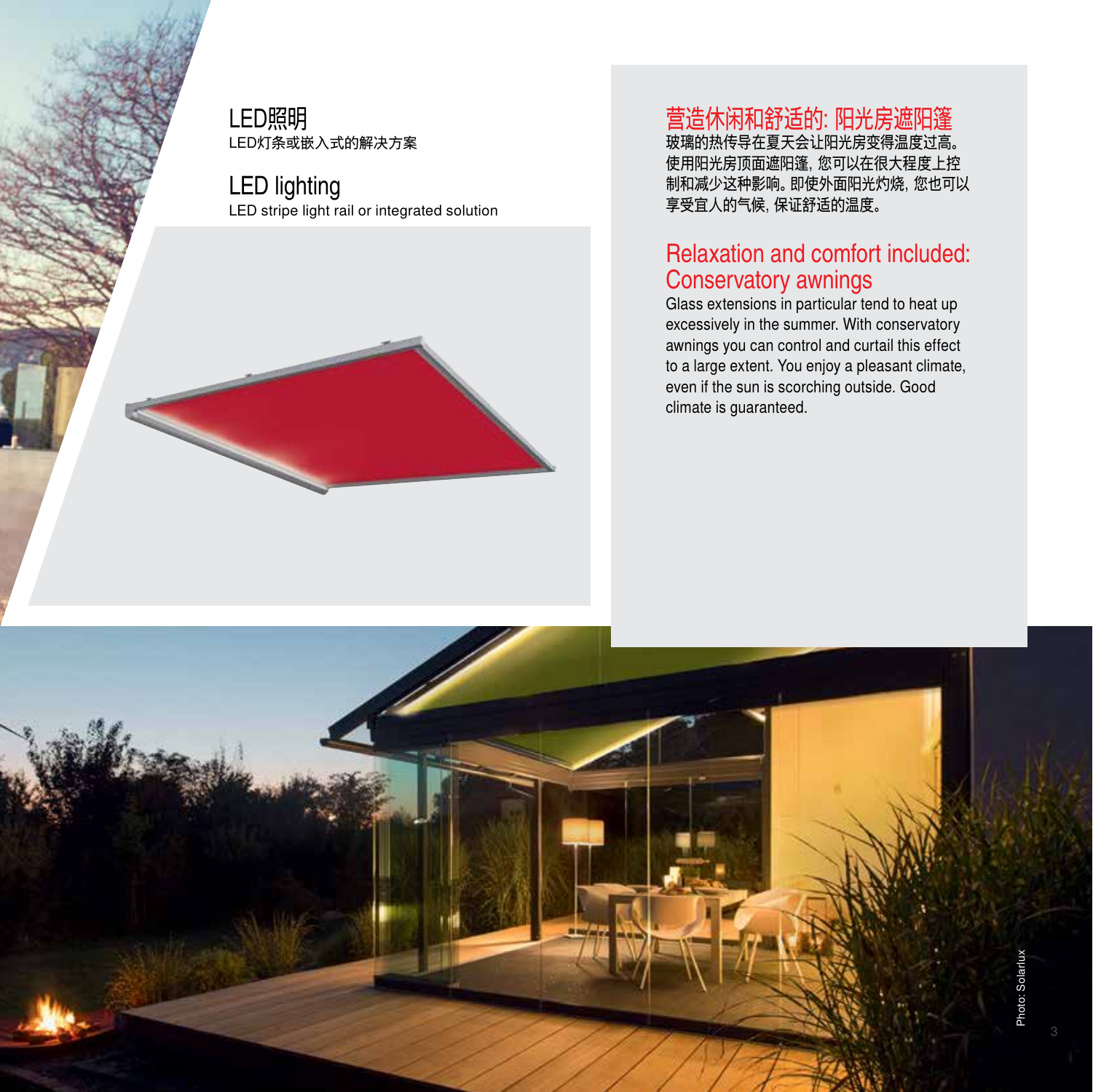

## 宜人的: 露台屋顶的Climara顶面遮阳篷

Solarlux和望瑞门的合作:一体化的露台屋顶+遮 阳系统。无缝露台屋顶和遮阳系统。最高标准的 舒适性和保护。

#### Pleasant: Climara conservatory awnings for patio roofs

Cooperation by Solarlux and WAREMA: Patio roof + sun shading system from one source. Seamless patio roof and sun shading system. Comfort and protection of the highest standards.

#### 纱窗和花粉防护

凭借巧妙的纱窗和花粉防护解决方案,不论在何时,您都可以享受愉快的夏 季。无论是门框还是窗框,固定或可移动的,或为您的宠物开个小门—不论 是外观还是功能,您都可以找到符合您需求、适合您家庭的想法。

#### Insect screens and pollen protection

With clever insect screen and pollen protection solutions you can also enjoy the pleasant summer all the time. Whether door or window frames, fixed or variable, or with an opening for your pet – find the idea that matches your needs and your home in its look and function.

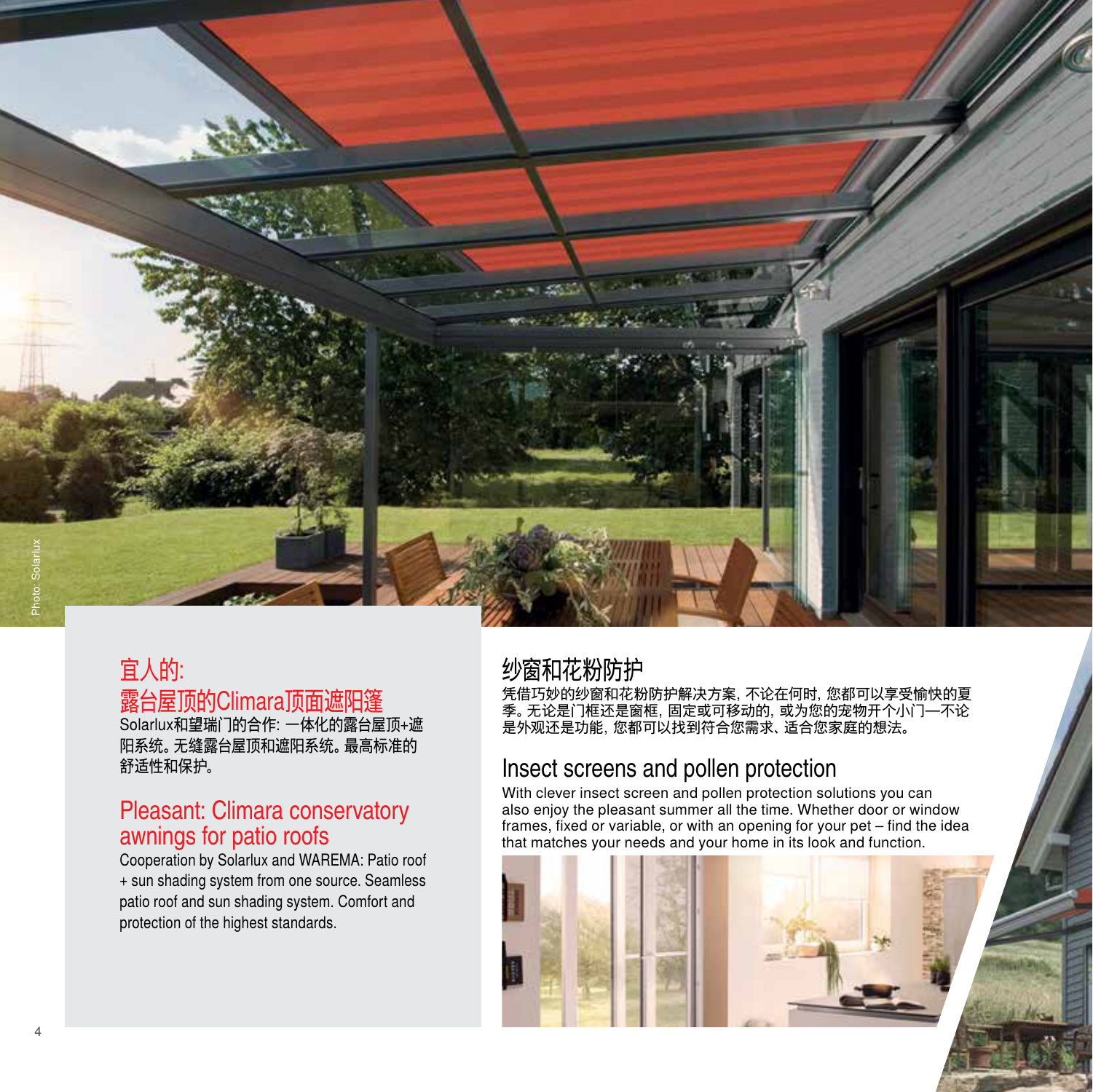#### WMS-望瑞门移动系统

• 无线遥控器

• 使用手持式、壁挂式遥控器或智能手机即可轻松操作

#### WMS – WAREMA Mobile System

- Radio remote control
- Easy operation with handheld, wall-mounted transmitter or smartphone



#### 优雅与功能的结合:窗户立面的遮阳

你喜欢令人印象深刻的功能性建筑吗?我们的户 外百叶帘可随时调节叶片角度,为您打造阳光房 内的完美光线环境。对户外高抗风性拉链卷帘您 可能也倍感兴趣。

#### Elegance meets function: Sun protection for window surfaces

Do you love impressive, functional architecture? Our exterior blinds with adjustable slats are good for perfect light ambience in your conservatory. Wind-stable window awnings with ZIP guidance might interest you as well.

5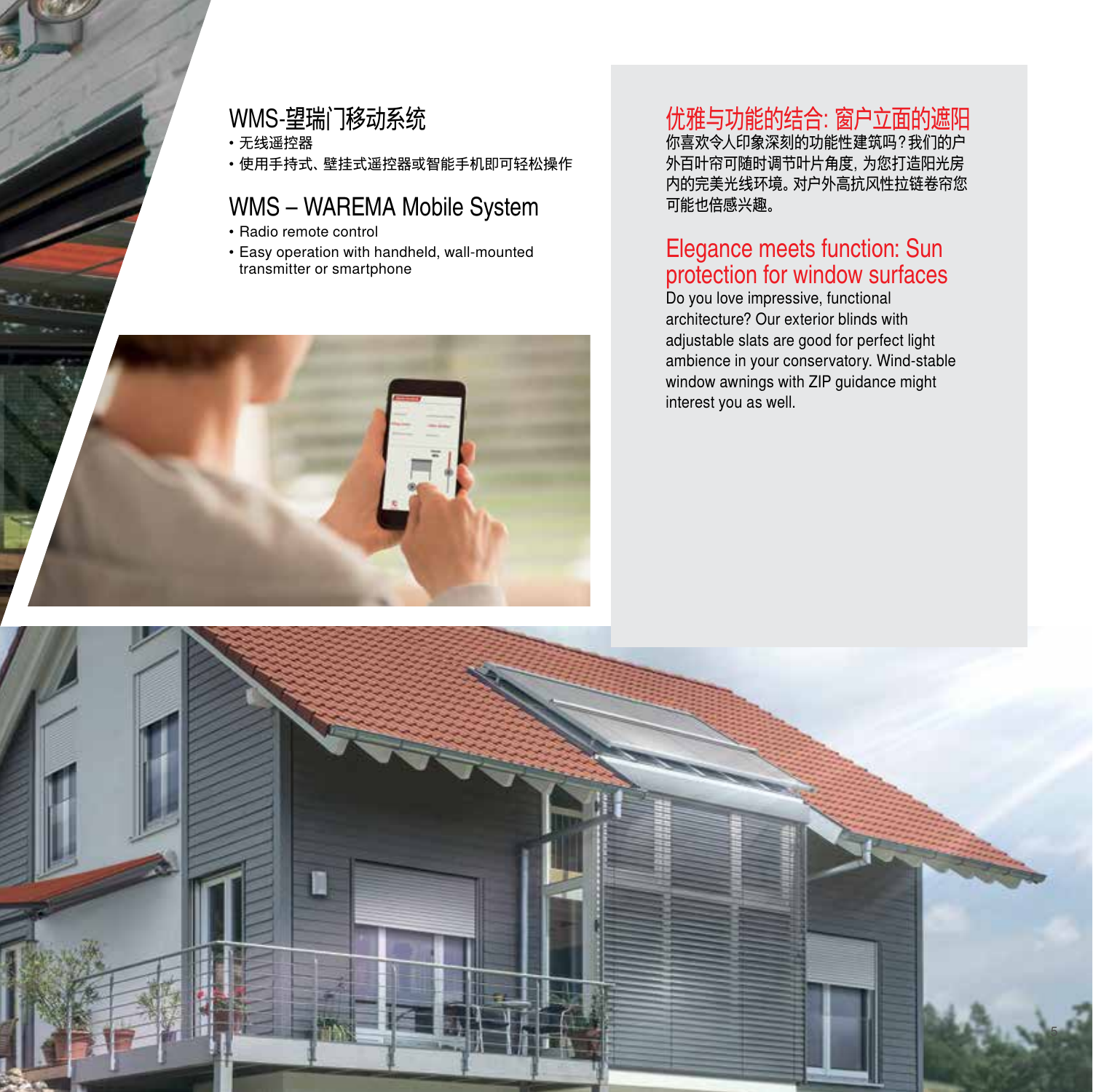

#### 个性化:Climara阳光房遮阳篷能 满足各种要求

阳光房的大玻璃顶面需要特殊的遮阳方式。高品 质遮阳篷面料不仅能提供令人满意的遮阳效果, 由于多种颜色可选,它们也是有明显效果的设计 元素。

#### Stylish: Climara conservatory awnings for every requirement

The large glass surfaces of a conservatory require special shading from the sun. The high-grade awning fabrics not only provide pleasant shading, but they are also design elements with widely observable effects thanks to their various colour options.

### 帷幔卷帘和WMS传感器技术

- 电池供电的帷幔卷帘
- 壁挂式遥控器或通过智能手机
- WMS传感器自动测量强风、日照和降雨量

#### Valance roller blind and WMS sensor technology

- Battery operated valance roller blind
- Wall-mounted transmitter or via smartphone
- Automatic measurement of WMS sensor from high wind, sun, rainfall

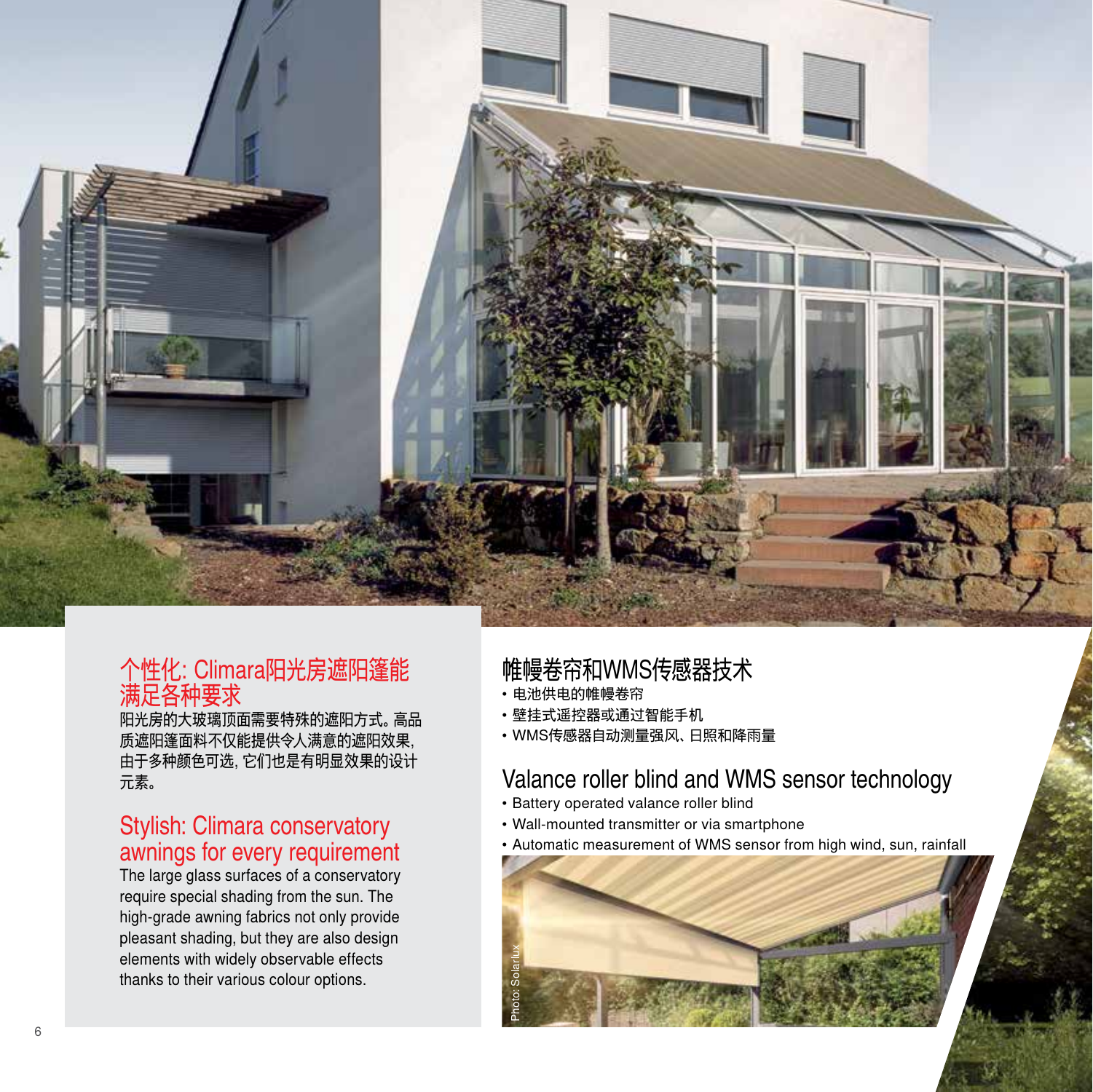#### 吸引人的设计

无缝盖板、细长的securdrive®导轨。导轨系统可保护织 物和栏杆之间的灯带并提供全面积遮阳以及出色的织物 张力。

#### Attractive design

Discreet cover panel, slender secudrive® guide rails. The guidance system prevents light gaps between the fabric and rail and delivers full-area shading together with outstanding fabric tension.

#### Climara阳光房无缝遮阳篷W20

由于其平坦,紧凑的设计,这款遮阳篷非常适合用 在阳光房,露台和庭院的设计,以抵御高温日晒和 太阳辐射。遮阳篷由连接在织物上的弹簧钢带与 轨道连接而成。即使在强风中,您的遮阳篷也能通 过secudrive®提供可靠的遮阳效果。无论 securdrive®用于调光或眩光控制、直线或弯曲导 轨,还是用于外部或内部安装-其优势是全面的。

#### Conservatory awning Climara W<sub>20</sub> seamless sun shading

Thanks to its flat, compact design this awning fits in perfectly with conservatories, patio roofs and pergola designs to deliver protection against heat and solar radiation. The awning is guided in the rail by a spring steel strip that is directly attached to the awning fabric. Even in high winds, your awning provides reliable sun shading thanks to secudrive®. Whether secudrive® is used for dimming or glare control, with straight or curved guide rails, or for external or internal installation – its advantages are substantial across the board.

最大伸展度

4000毫米 mm

最大宽度 Max. width 6000毫米 mm Max. projection 最大面积 Max. area  $24\Pi + 1$ 

7